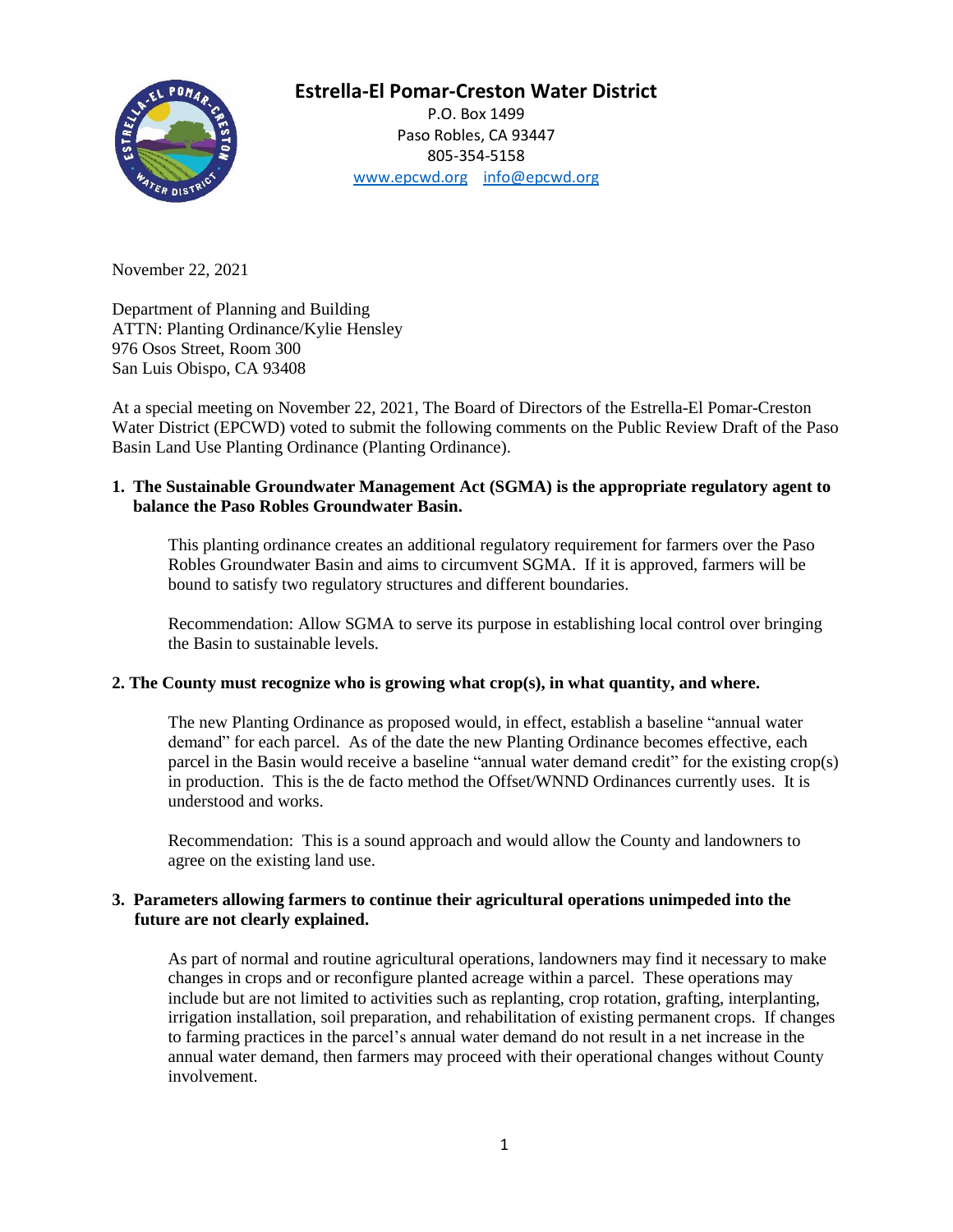Recommendation: These normal and routine operations should be exempted from the County's new Planting Ordinance. Normal operations should be able to continue without County involvement.

## **4. The proposed Planting Ordinance should recognize lands NOT in crop production at the time the Planting Ordinance becomes effective.**

Landowners whose lands are not in crop production at the time of the effective date of the Planting Ordinance would be allowed to "look back" and provide evidence that previous crop production has taken place in the six years prior to the effective date of the Planting Ordinance. This would allow the landowner to establish baseline water demands for lands previously irrigated.

Recommendation: The Planting Ordinance should recognize the principle expressed above and provide for a six-year "look back". Language in the Planting Ordinance should establish "look back" criteria and methodology.

## **5. Termination date of the proposed Planting Ordinance is excessive.**

With an expiration date in 2045, this ordinance prevents new or expanded crop production for 23 years without regard to changes in our water resiliency that may be brought about through implementation of our groundwater sustainability plan. Many things can happen over the next 23 years and the Planting Ordinance may become obsolete before its expiration.

Recommendation: The new Planting Ordinance should sunset five years from date of adoption and should provide for five-year extension(s) if approved by the County.

#### **6. The current 5AFY Planting Exemption should not be increased to 25AFY.**

The current Urgency/WNND Ordinances provides for an exemption for planting new crops with annual water demands of a maximum of 5AFY. The proposed Planting Ordinance would increase pumping from 5 acre-feet per year (AFY) to 25 AFY without a permit for an estimated 4,800 property owners in the Basin. This could increase the demand on our Basin by 96,000 AFY, an obvious undesirable effect that could trigger management of our Basin by the California Department of Water Resources.

Recommendation: Keep the Exemption Planting carve-out at the current level of 5AFY.

#### **7. The Planting Ordinance should address "new or expanded" plantings.**

The purpose of the Planting Ordinance is to prevent any planting that may result in increased demand on groundwater pumping. The two existing Offset/WNND Ordinances currently restrict new net planting increases.

Recommendation: The Planting Ordinance should prohibit plantings where the established annual water demand of a parcel exceeds the parcel's established baseline annual water demand credit.